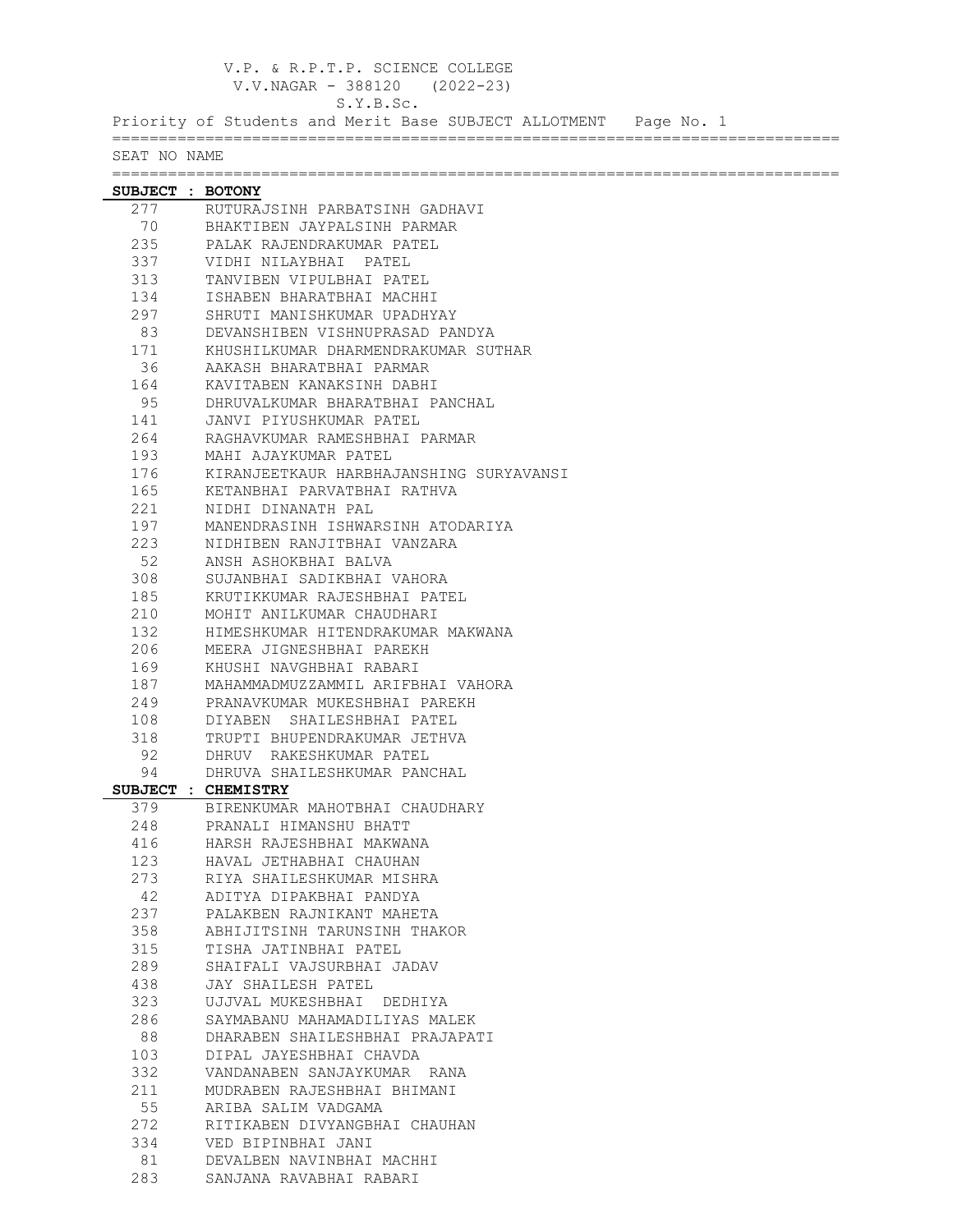V.P. & R.P.T.P. SCIENCE COLLEGE V.V.NAGAR - 388120 (2022-23) S.Y.B.Sc. Priority of Students and Merit Base SUBJECT ALLOTMENT Page No. 2 ============================================================================== SEAT NO NAME ============================================================================== 486 MILANGIRI JITENDRAGIRI GAUSWAMI 453 KARANKUMAR JAMANABHA PRAJAPATI 65 BADALKUMAR DINESHBHAI PARMAR 380 BIRUDKUMAR SHAILESHBHAI PATEL 54 ARCHIBEN HIRENKUMAR DADHALWALA 531 RISHIKA BHAVINBHAI PATEL 79 DEBASHREE DEBABRATA SEN 320 TULSIBEN RAKESHBHAI PANCHAL 520 PRIYANSHIBEN KAUSHIKBHAI DEVMURARI<br>46 AMANKUMAR PARESHBHAI KANSAGARA 46 AMANKUMAR PARESHBHAI KANSAGARA<br>202 MARMIK PIYUSH MEHTA 202 MARMIK PIYUSH MEHTA 82 DEVANSHIBEN JAGDISHGIRI GOSWAMI<br>384 DARSHAN RAJUBHAI BORAD 384 DARSHAN RAJUBHAI BORAD 96 DHRUVI PINALKUMAR SHAH 571 VANDANKUMAR SUNILKUMAR PRAJAPATI<br>91 DHRUV DINESHBHAI VYAS 91 DHRUV DINESHBHAI VYAS<br>422 HENIL RAJESH VORA 422 HENIL RAJESH VORA<br>517 PRIMABEN BHARATBHA 517 PRIMABEN BHARATBHAI PATEL 194 MAITRI SURENDRAKUMAR PATEL 104 DIVYABEN NARENDRASINH MAHIDA 515 PREKSHABEN INDRAVADAN PRAJAPATI 64 AYUSHIBEN CHANDRASINH BARIA 519 PRIYABEN SHAILENDRASINH SOLANKI 213 NAIYA BHARATBHAI PATEL 419 HARSHILKUMAR CHANDRAKANT RANA 258 PRITESHKUMAR GOPALKRUSHNA DARJI<br>281 SAJALBEN SURESHBHAI PANDYA 281 SAJALBEN SURESHBHAI PANDYA 111 GAYATRIBEN BHARATBHAI RATHVA 72 BHAUMIKSINH JITENDRASINH RAULJI<br>567 TULSIBEN KISHORSINH PARMAR 567 TULSIBEN KISHORSINH PARMAR 167 KHUSHBOO RAKESHKUMAR MAKWANA 451 JYOTKUMAR TUSHARBHAI PATEL 363 ALISH BALDEVBHAI BHADJA 433 JANKI VANRAJSINH GOHIL 492 NANDANI MAHESHKUMAR PATEL 219 NEHABEN MAHESHKUMAR RATHOD<br>336 VIDHI JAGDISHBHAI PATEL 336 VIDHI JAGDISHBHAI PATEL 98 DHRUVIBEN HITESHKUMAR PUROHIT<br>390 DEV PINAKINBHAI DARJI 390 DEV PINAKINBHAI DARJI 190 MAHAVIRSINH ARVINDSINH GOHIL 457 KEVAL BIPINBHAI BHOJANI 204 MAULIK VASANTBHAI BHARVAD 494 NENCYBEN KANUBHAI PARMAR 550 SHUBHAM MANSUKHBHAI GODHANI<br>553 SMIT RAMESHBHAI GODHANI 553 SMIT RAMESHBHAI GODHANI .<br>114 HARSH JITENDRAKUMAR KA PATEL<br>56 ARMAN NIZAMUDINBHAI SHERASIY

403 DIVYARAJSINH YOGESHBHAI SOLANKI<br>294 SHREYA SANJAYKUMAR PATEL 294 SHREYA SANJAYKUMAR PATEL 579 VISMAYSINH HARIBHAI NAKUM 333 VANSHILKUMAR NIKUNJKUMAR CHANAWALA 366 ANANT JIGNESHBHAI PATEL 412 HARDIPSINH RAJNIKANT SINDHA 114 HANSON MAHENDRABHAI MACWAN 480 MANZURHASAN HABIBMIYA MALEK 509 PRADIPSINH JASHVANTSINH PARMAR

56 ARMAN NIZAMUDINBHAI SHERASIYA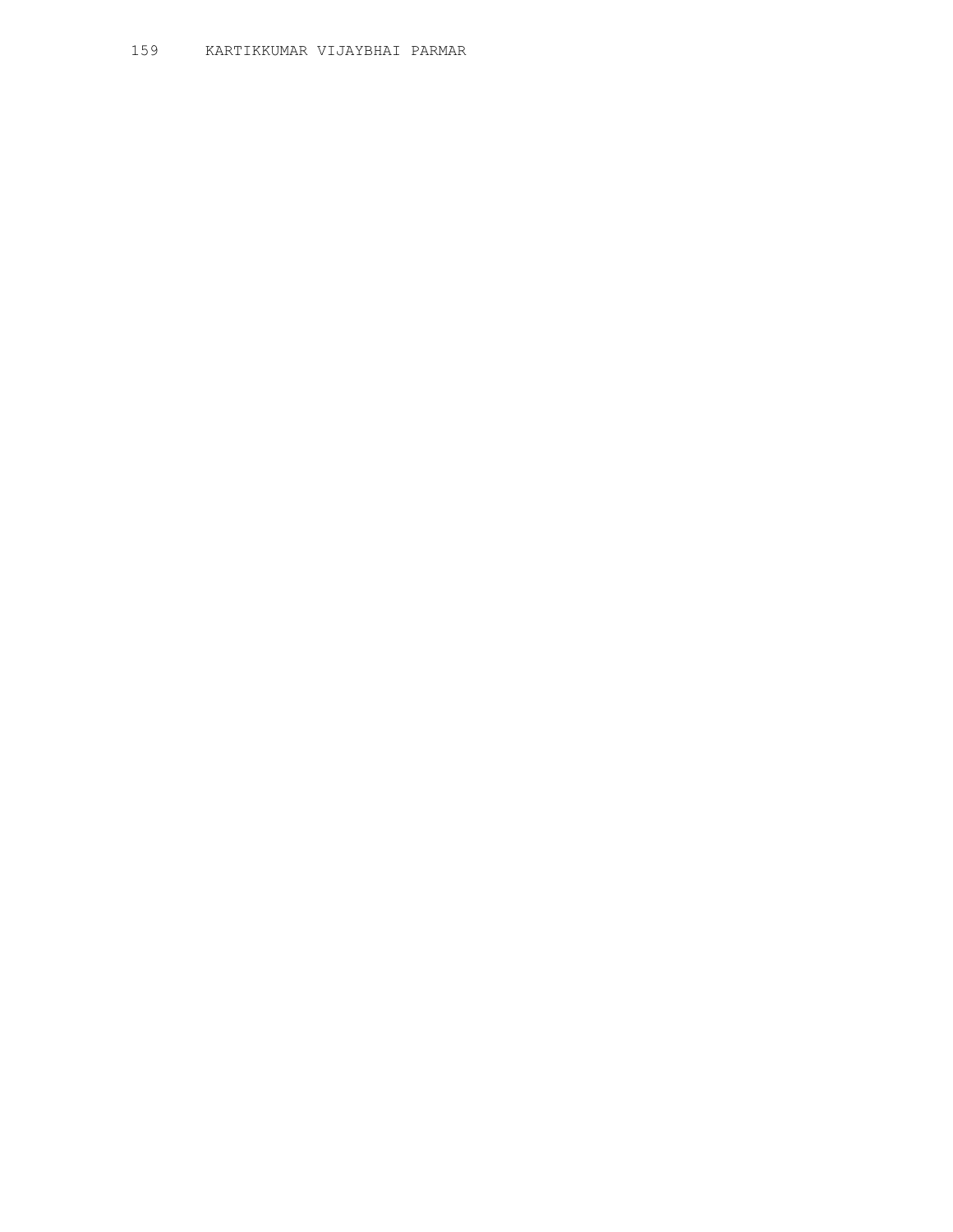V.P. & R.P.T.P. SCIENCE COLLEGE V.V.NAGAR - 388120 (2022-23) S.Y.B.Sc. Priority of Students and Merit Base SUBJECT ALLOTMENT Page No. 3 ============================================================================== SEAT NO NAME ============================================================================== 542 SAMIRMIYA AARIFMIYA KAJI 113 HANIBEN MAHESHBHAI CHAUDHARY<br>300 SHUBHAMKUMAR CHANDRAKANT BHUI 300 SHUBHAMKUMAR CHANDRAKANT BHUNOTTAR 524 RAHULKUMAR NAVALSINH SOLANKI 484 MEETKUMAR KANAIYALAL PRAJAPATI 504 PALAKKUMAR SURESHBHAI PATEL 474 MAHMMADAYAN SIKANDARMIYA SHEKH 102 DHYEY NAYANBHAI KARKAR 131 HETVIBEN MAHENDRABHAI PATEL 251 PRATHAMKUMAR VIPULKUMAR PATEL 330 VANDANA BALAKDASBHAI DESHANI 150 JAYNILBHAI JASVANTBHAI RAVAL 464 KUNJ JAYESHBHAI PATEL<br>459 KIRTAN RAJESHKUMAR PAT 459 KIRTAN RAJESHKUMAR PATEL 582 YAGNESH SANJAYKUMAR PATEL 255 PREMAL NARESHBHAI PRAJAPATI 270 RASHMIKA RAGHABHAI BHUTKA 267 RAJANBHAI BHARATBHAI MISTRY 212 MUJAMMILBHAI SHABBIRBHAI KADIWAL<br>304 SOHAMBHAI KIRITBHAI PATEL 304 SOHAMBHAI KIRITBHAI PATEL 291 SHIVANI BHUPATBHAI VACHHANI 178 KOMALBEN KAMLESHBHAI PATEL 128 HETKUMAR HITESHBHAI PATEL 146 JAYESH RAJUBHAI KATARIYA 71 BHARATKUMAR YADVINDRABHAI KASHYAP 75 BHUMIKABEN NARESHBHAI ODE 59 ASHISHKUMAR AJITSINH PARMAR<br>352 YASH RAKESHBHAI PATEL 352 YASH RAKESHBHAI PATEL 285 SAVANKUMAR VIJAYKUMAR PATEL 252 PRATIKKUMAR HARSHADBHAI PANCHAL 198 MANSHI BHUPENDRAKUMAR BHOI<br>90 DHRUV AMISHBHAI MACHHI 90 DHRUV AMISHBHAI MACHHI<br>101 DHVANI VIRENDRABHAI RA 101 DHVANI VIRENDRABHAI RAJPUT 311 TANJIMBANU SARFARAJMIYA MALEK 256 PRINCE KALPESHBHAI PATEL 183 KRUPA GAURANGKUMAR PATEL 203 MAULIK SANJAYBHAI VASOYA **SUBJECT : COMPUTER SCIENCE** 370 ARJUN PRADEEP SHRIVASTAV 557 SONIA INDRAJEETSINGH SAINI<br>463 KUNDAN PRAHLADBHAI PATEL 463 KUNDAN PRAHLADBHAI PATEL 514 PREKSHA JAGDISHBHAI YADAV 362 AKSHAY HASAMUKHBHAI PUROHIT 505 PARAM AVINASHKUMAR RASANIYA 461 KRISH VIPULKUMAR DHEBARIYA 577 VISHALBHAI VIJAYBHAI VASAVA 420 HEMALIBEN GOVINDBHAI SUTHAR 435 JANVI SUNILBHAI PATEL<br>448 JENIR ASHWINKUMAR MACI 448 JENIR ASHWINKUMAR MACWAN<br>556 SOHAN RANSIDHAR SHAH 556 SOHAN BANSIDHAR SHAH 466 KUSHAGRA PARESHBHAI PATEL 516 PREM HITESHKUMAR PAREKH 574 VIJYA ARJAN HIRANI 547 SHABIRHUSEN HABIBBHAI SHEKH<br>443 JAYKUMAR RAMESHBHAI SAKARIY 443 JAYKUMAR RAMESHBHAI SAKARIYA 400 DIVY RAJENDRAKUMAR PAREKJ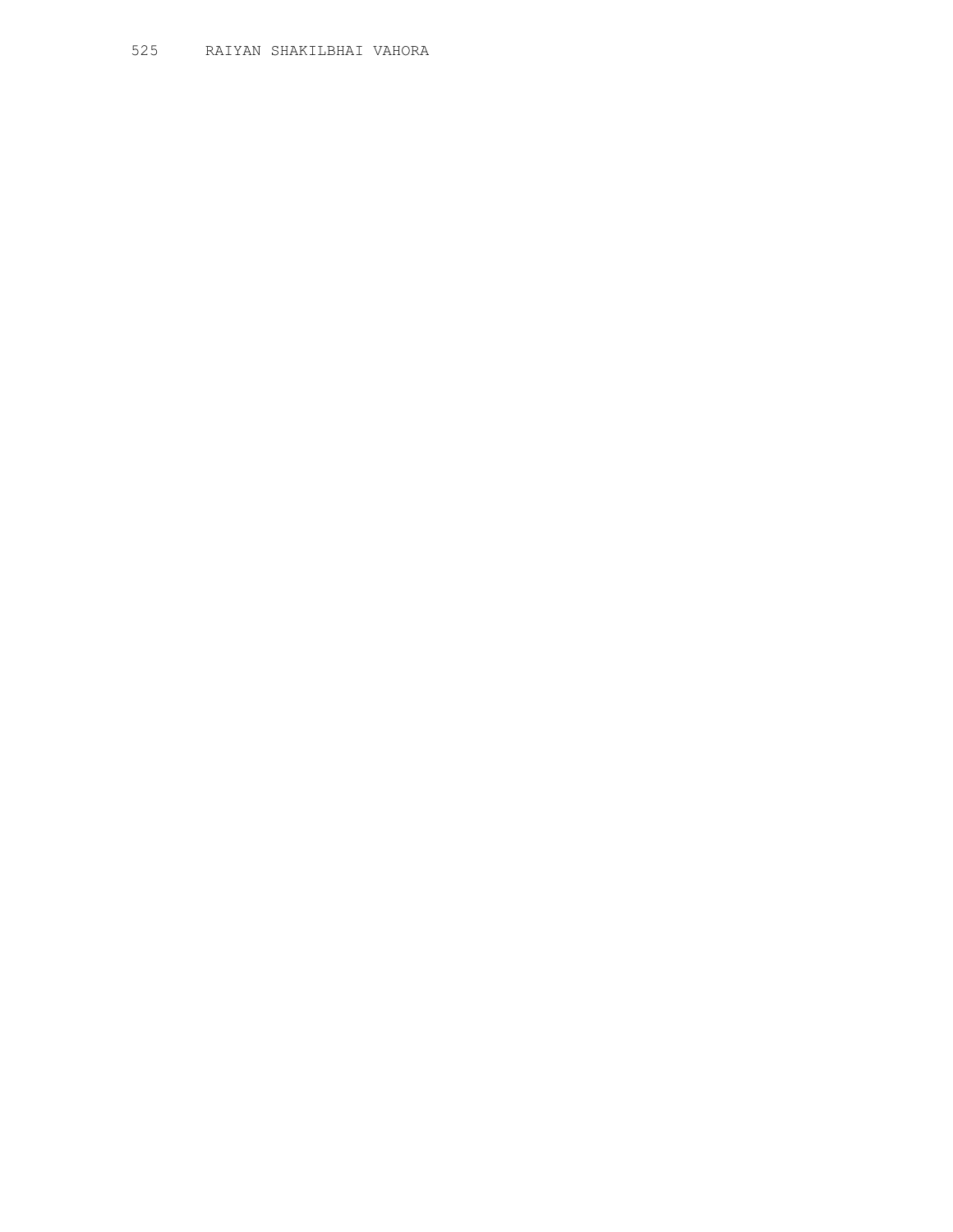V.P. & R.P.T.P. SCIENCE COLLEGE V.V.NAGAR - 388120 (2022-23) S.Y.B.Sc. Priority of Students and Merit Base SUBJECT ALLOTMENT Page No. 4 ============================================================================== SEAT NO NAME ============================================================================== 469 MAHAMMAD CHIRAG ZAKIRHUSEN VHORA 417 HARSH VINAYKUMAR BHRAMBHATT<br>564 TIRTH HASMUKHBHAT PATEL 564 TIRTH HASMUKHBHAI PATEL 396 DHWANI TRUSHARBHAI SONI 365 AMIT JAGMOHAN KUSHAWAHA 404 DIVYESH NILESHBHAI BAPODARA 458 KEYABEN NITINBHAI PATEL 446 JAYNIL SURESHKUMAR PATEL 357 AAYUSHKUMAR MAHENDRAKUMAR MAHERA 395 DHRUVKUMAR JAYESHBHAI PRAJAPATI **SUBJECT : ELECTRONICS** 376 BHAKTIBEN KAMLESHBHAI PRAJAPATI 456 KAVYA DHIRENKUMAR VARMA 378 BHUMIT DHIRAJLAL DEVNANI 424 HIMANSHUKUMAR MANDANBHAI ZALA 418 HARSHIL VINODBHAI PATEL 584 YASHKUMAR RAJESHBHAI PARMAR 483 MEET JAGDISHBHAI PATEL 508 PRACHIBEN BRIJENDRABHAI PAL 499 NIRAV BHARATBHAI PATEL 398 DILIPSINH RAYSINH SOLANKI 498 NILKUMAR HARISHBHAI PARMAR 493 NARENDRAKUMAR NATUBHAI PARMAR 392 DEVKUMAR PANKAJBHAI PATEL 477 MANSHRI VITTHALBHAI HIRPARA 518 PRINCE PARESHBHAI PATEL 588 ZEEL ANUPKUMAR PATEL<br>481 MARUFMAHMAD NASIRM S 481 MARUFMAHMAD NASIRM SIPAI MALEK 447 JEEL KAMLESHBHAI PATEL 506 PARTHIVKUMAAR BHANUBHAI PARMAR 364 AMANKUMAR BHARATBHAI DOSHI 473 MAHIR RAJJAKBHAI VAHORA 589 ZEELKUMAR BHAVESHKUMAR PATEL 541 SAMIR DILIPBHAI RANA 552 SMIT NITINBHAI PATEL 478 MANTHANKUMAR PRAVINBHAI PATEL **SUBJECT : IND. CHEMISTRY**<br>292 **SHIVANI JAYSHAN** 292 SHIVANI JAYSHANKAR PANDEY 408 GULAMSIMNANI IDRISHMOHA PATHAN 410 HAPPY BHAVESHBHAI PITHADIYA 143 JAY GIRISHBHAI PATEL<br>100 DHVANI DHARMENDRA DING 100 DHVANI DHARMENDRA DINGER 527 RAJKUMAR DHANSUKHBHAI CHITRODA 328 VALAY GIRISHBHAI SHARMA 573 VASUKI KALPESHBHAI MACHHI 309 SURBHI TRIVENDRABHAI BAROT 299 SHUBH GIRISHBHAI KANSARA<br>271 RISHI RAMESH PASWAN 271 RISHI RAMESH PASWAN<br>361 AKHIL RAJESHKUMAR V. 361 AKHIL RAJESHKUMAR VAISHNAV 437 JAY JAYESHKUMAR PATEL 383 DARSHAK BIJALBHAI BALDANIYA 149 JAYMIN SUMANTKUMAR PATEL 307 SUJALKUMAR JITENDRABHAI PATEL 208 MEHULKUMAR PRAHLADBHAI PARMAR<br>44 AJITBHAI RAMESHBHAI SOLANKI 44 AJITBHAI RAMESHBHAI SOLANKI 442 JAYKUMAR RAJESHBHAI PATEL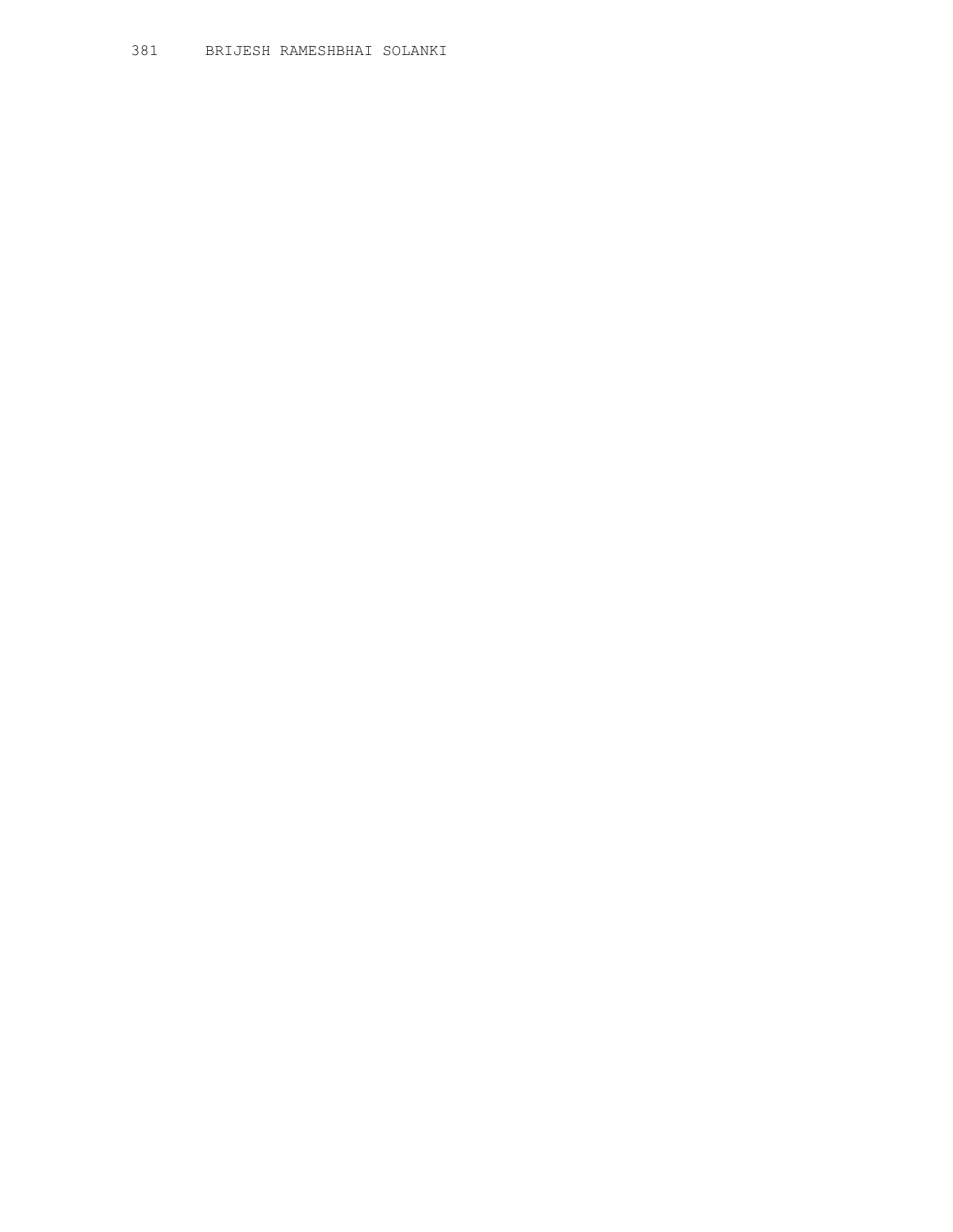V.P. & R.P.T.P. SCIENCE COLLEGE V.V.NAGAR - 388120 (2022-23) S.Y.B.Sc. Priority of Students and Merit Base SUBJECT ALLOTMENT Page No. 5 ============================================================================== SEAT NO NAME ============================================================================== 421 HEMANGSINH AJITSINH RAULJI 501 MIRMALKUMAR MANOJBHAI BHOI<br>460 KRISH ASHVINRHAI PATEL 460 KRISH ASHVINBHAI PATEL 89 DHAVALKUMAR RAJUBHAI THAKOR 120 HARSHIL RAJESHBHAI DONGA<br>385 DARSHIL DINESHBHAI GOHEL 385 DARSHIL DINESHBHAI GOHEL 121 HARSHILKUMAR SOMABHAI SUVERA 540 SAJANKUMAR PRAVINSINH PARMAR 471 MAHAMMADAYAZ DILAVARBHAI CHAUHAN 151 JAYRAJ BHIKHABHAI BARAD 116 HARDIKBHAI PITHABHAI CHOCHA<br>246 POOJA MAHENDRA MACHHI 246 POOJA MAHENDRA MACHHI 163 KAVANKUMAR RAMESHBHAI ANDODARIYA<br>80 DEEPKUMAR HARESHKUMAR PATEL 80 DEEPKUMAR HARESHKUMAR PATEL 179 KRISHNA DEVIDAYAL PASWAN 250 PRANJAL DEEPAKBHAI DHAWAL 85 DEVKUMAR RANJITSINH GARASIYA 253 PRATITKUMAR VIJAYBHAI BARIA 66 BALDEVBHAI HARIBHAI VADHER 148 JAYKUMAR RAJESHBHAI PATEL 257 PRINCEKUMAR DIPAKBHAI DHANJA 284 SANJNABEN ZINABHAI ALGOTAR 188 MAHAMMADZAID INUSBHAI VHORA 196 MANASVI DHARMENDRABHAI BHATT 325 VAIBHAVKUMAR JIGNESHBHAI PATEL 280 SAHIL MAHAMMADSALIM MALEK<br>314 TEJALBEN HEMSINGBHAI RATI 314 TEJALBEN HEMSINGBHAI RATHVA<br>239 PARTH NAVINBHAI PRAJAPATI 239 PARTH NAVINBHAI PRAJAPATI 217 NANDANI HITENDRAKUMAR PATEL 218 NAZARALI ILYASBHAI PARMAR 126 HETBEN PRAKASHBHAI PRAJAPATI<br>266 RAHUL DEVSIBHAI GADHE 266 RAHUL DEVSIBHAI GADHE<br>125 HEMABEN CHANDRESHBHAI 125 HEMABEN CHANDRESHBHAI JADAV 84 DEVARAJSINH HARISHCHANDRASINH RATHOD 93 DHRUV SURESHBHAI THAKOR<br>147 JAYKUMAR MAHESHBHAI DAI 147 JAYKUMAR MAHESHBHAI DAHIMA 230 NITINKUMAR VAKHATSINH SOLANKI<br>78 DARSHANGIRI BHARATGIRI GOSWAM 78 DARSHANGIRI BHARATGIRI GOSWAMI 279 SAHIL HARESHBHAI KAKADIYA 207 MEGHKUMAR DHUMILKUMAR PATEL **SUBJECT : MATHEMATICS** 488 MITESH INDRAVADAN THAKOR 394 DHRUVKUMAR HARSHALKUMAR PRAJAPATI 402 DIVYABEN SURESHBHAI RANA 558 SRUSHTI JITENDRAKUMAR KA. PATEL 426 HITAISHIKUMARI VINODBHAI GHOGHARA<br>468 LEELA KANARAM JAT 468 LEELA KANARAM JAT<br>430 ISHRATBANU IRSHAD 430 ISHRATBANU IRSHADMIYA MALEK<br>359 ABHIRAJSINH JAYDIPSINH THAK 359 ABHIRAJSINH JAYDIPSINH THAKOR 532 RIYA RAMESHBHAI PATEL 551 SIDDHI BHUPENDRAKUMAR SOLANKI 496 NIDHIBEN SHAILESHBHAI PRAJAPATI 521 PRUTHVI MUNNABHAI SHARMA<br>482 MEET BABUBHAI MAKWANA 482 MEET BABUBHAI MAKWANA<br>544 SAVAN RAMNIKBHAI PATO 544 SAVAN RAMNIKBHAI PATORIYA 407 GULABBHAI JENTABHAI RATHWA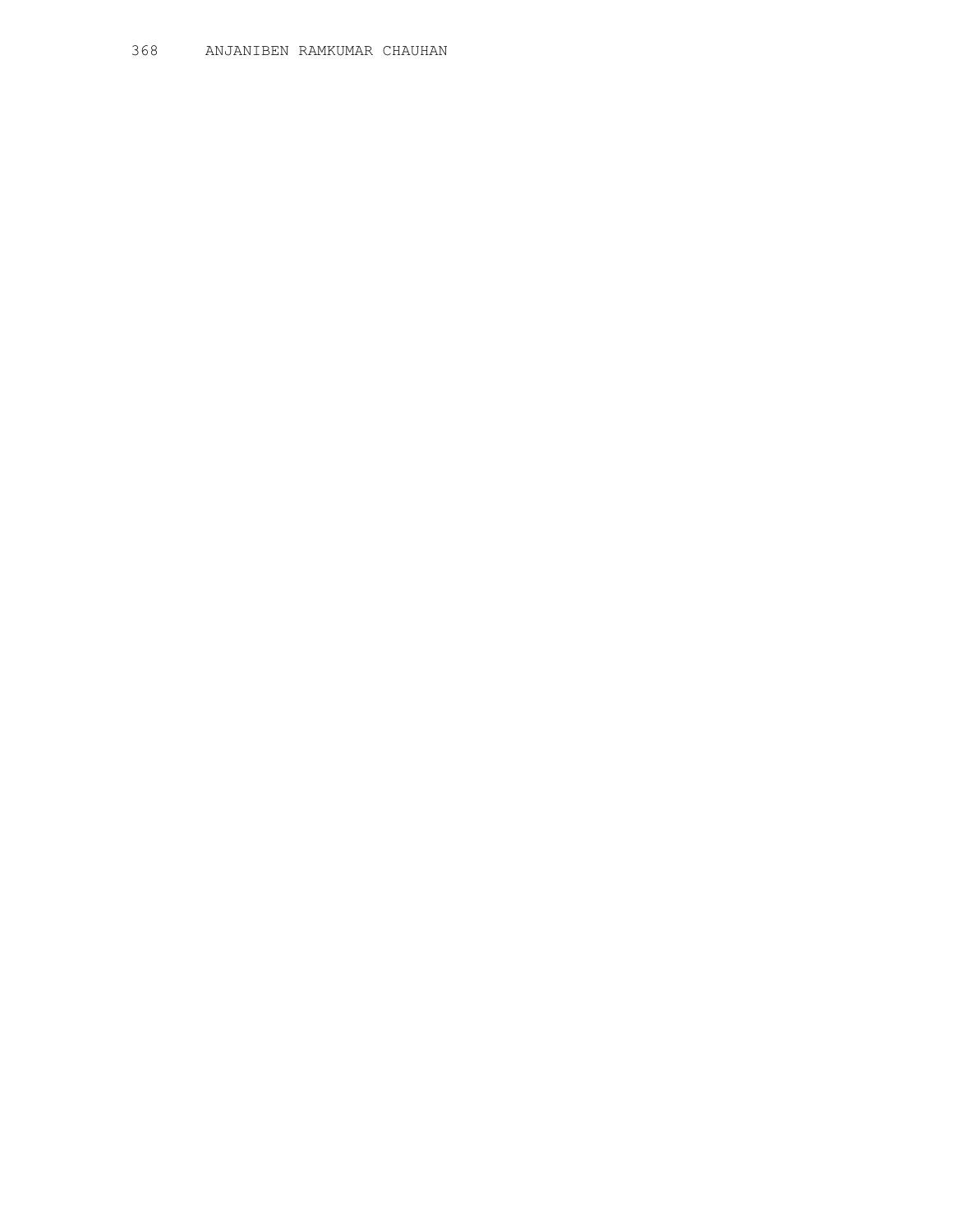V.P. & R.P.T.P. SCIENCE COLLEGE V.V.NAGAR - 388120 (2022-23) S.Y.B.Sc. Priority of Students and Merit Base SUBJECT ALLOTMENT Page No. 6 ============================================================================== SEAT NO NAME ============================================================================== 462 KRUPALI SOMABHAI SUTHAR 490 MONIKABEN RAMSAMUJ VISHWAKARMA 549 SHRADDHA DHARMESHKUMAR PATEL 529 RIDDHI AJAYPALSINH RATHOD 585 YASHVI RAMESHBHAI PATEL 455 KARISHMABANU FIROJKHAN PATHAN 429 ISHA SHISHODYA<br>367 ANISHABEN SAEEDI 367 ANISHABEN SAEEDBHAI MULTANI 360 ADITYA SANJAY PARMAR 487 MISHVA NITINBHAI MODI 548 SHIVAM RAMNIKBHAI LADANI 476 MANSHI JADAVJI GORASIYA 475 MANISH RAMKISHOR PAL 511 PRANAV VIJAYKUMAR ACHARY 485 MIHIRBHAI MANOJBHAI PRAJAPATI 401 DIVYABEN JAYESHBHAI DHOBI 387 DEEPKUMAR ANANDKUMAR ARYA 413 HARSH CHANDRESHBHAI RASANIA 450 JIGAR POPATBHAI GAGIYA 405 DRUVITKUMAR CHHAGANBHAI PARMAR 397 DHYANISH PIYUSH MODI 507 POOJA LAXMANBHAI JAT 372 ARVINDBHAI GUMANBHAI RATHVA 452 KARAN CHETANBHAI SHAH<br>562 TEJASHKUMAR FATESINH I 562 TEJASHKUMAR FATESINH RATHOD 377 BHARGAVKUMAR KARANSINH BARIYA 386 DARSHIT DIPAKBHAI DHEBARIYA 536 SAGAR SHAILESHKUMAR DOSHI 399 DIPMALA SUBHASHBHAI PATEL 538 SAHIL VASANTBHAI PATEL 543 SANDIPSINH NARENDRASINH PARMAR 500 NIRAVKUMAR BHAGAVANBHAI DODIYA 375 AYUSHBHAI MAHESHBHAI PATEL 533 RUSHIKUMAR JAYESHBHAI PATEL 479 MANTHANKUMAR VINODBHAI PATEL 522 PRUTHVIRAJ SURENDRASINH PARMAR **SUBJECT : MICROBIOLOGY** 105 DIYA BAXESHKUMAR PARIKH 342 VIPUL MOTIBHAI MALI<br>287 SERON RAJNIBHAI PAR 287 SERON RAJNIBHAI PARMAR 39 AAYUSHI RAJESHBHAI KATARIYA 260 PRIYA GIRI 109 DIYAKUVAR YASHPALSINH RAULJI 326 VAISHNAVI PARESHKUMAR MAHANT 87 DHARA RAKESHBHAI MAHETA 99 DHRUVRAJSINH RANJITSINH CHAUHAN<br>263 PURVA HETALBHAI DAVE 263 PURVA HETALBHAI DAVE<br>199 MANSI MANOJ MANDAL 199 MANSI MANOJ MANDAL 310 SWALEHA JAVEDKHAN RATHOD 228 NISHTHA RAKESHBHAI PRAJAPATI 168 KHUSHI HASMUKHBHAI VACHHANI 245 POOJA JAGDISHBHAI MALI 214 NAIYA JAGDISHBHAI PARMAR 317 TISHA PUSHPENDRA PATEL 215 NAMIRABANU IRFANBHAI KHALIFA

343 VISHAL MADHUBAN NAG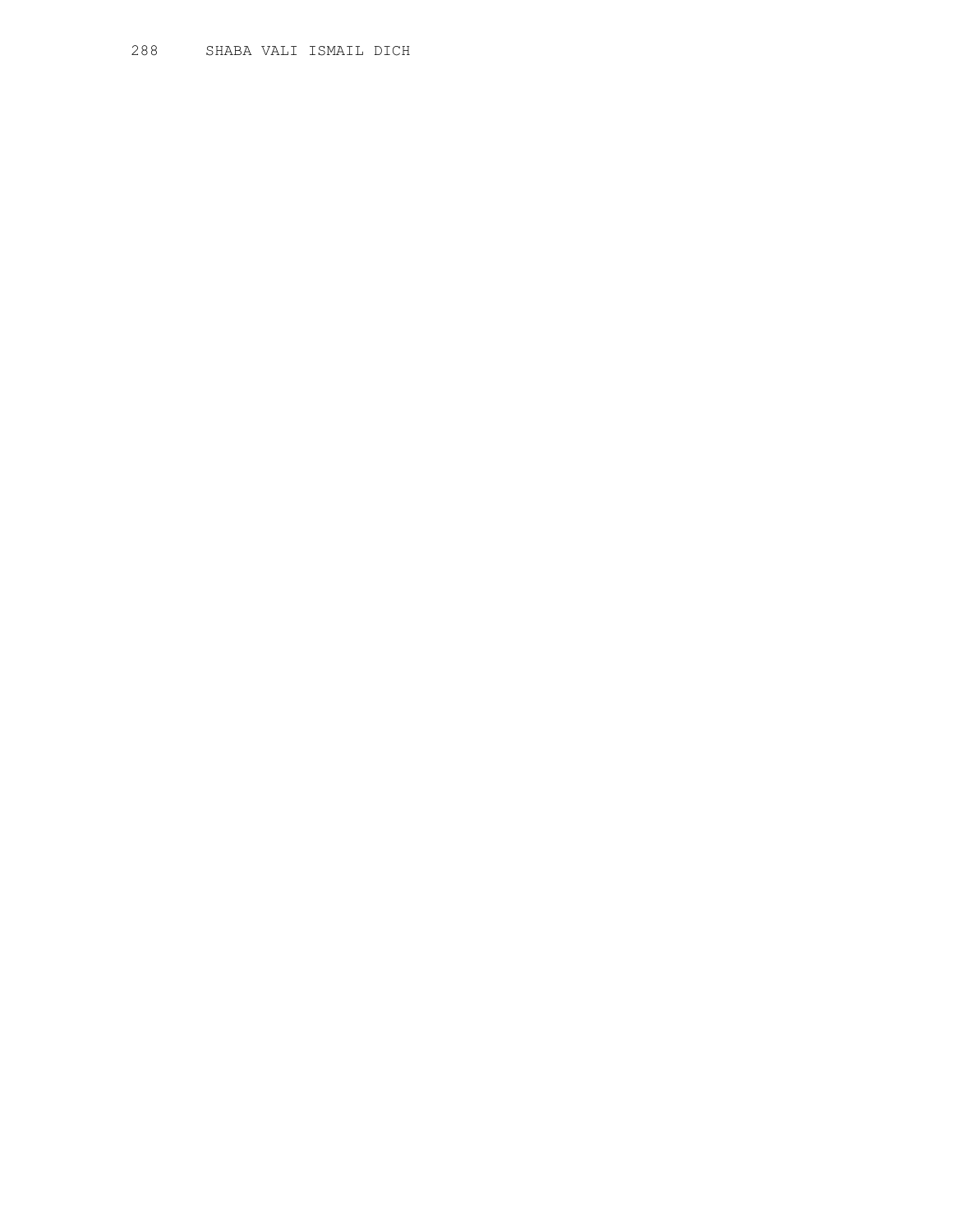V.P. & R.P.T.P. SCIENCE COLLEGE V.V.NAGAR - 388120 (2022-23) S.Y.B.Sc. Priority of Students and Merit Base SUBJECT ALLOTMENT Page No. 7 ============================================================================== SEAT NO NAME ============================================================================== 191 MAHEKBANU IMDAD BORIWALA<br>62 AUMDEVSINH MAHENDRASINH 62 AUMDEVSINH MAHENDRASINH CHAUHAN<br>224 NIKITAREN PRAHLADRHAI PARMAR 224 NIKITABEN PRAHLADBHAI PARMAR 321 TWISHA VIJAYBHAI PATEL 38 AASTHA NITINCHANDRA JADAV 58 ARVABANU SABIRALI SAIYED 37 AARCHI SANJAY RONZA<br>348 YRUNDABEN PRADIPBHAI 348 VRUNDABEN PRADIPBHAI PATEL 106 DIYA CHARANJIT PANJABI 335 VEDANSHI RAJESHKUMAR PATEL 327 VAISHNAVI VITESH PATEL 261 PRIYA SUJEET DWIVEDI<br>295 SHREYABEN AJAYKUMAR 295 SHREYABEN AJAYKUMAR BAROT<br>305 STUTI BRIJESHKUMAR PAT 305 STUTI BRIJESHKUMAR PATEL 331 VANDANA VIJAYBHAI MACHHI 262 PRIYANSHU UDAYNARAYAN SINGH 319 TULSI PRAVINSINH DABHI<br>124 HELIBEN PRAKASHBHAI PA 124 HELIBEN PRAKASHBHAI PATEL 231 NUPUR SHAILESHBHAI SHAH<br>238 PARILKUMAR JAYESHBHAI P. 238 PARILKUMAR JAYESHBHAI PAGI 339 VIDHISABEN CHANDUBHAI KHANIYA 69 BANSI PRAVINBHAI KORIYA 51 ANJLIBEN MUKESHBHAI PARMAR<br>236 PALAKBEN PARAGKUMAR THAKKA 236 PALAKBEN PARAGKUMAR THAKKAR 195 MAITRIBEN NARENDRASINH RAOL 222 NIDHI RAKESHBHAI PANCHAL 173 KINJALBEN LALSINH MAHIDA 50 ANJALIKUMARI MANOJKUMAR SHARMA 130 HETVI RASIKBHAI VAMJA 244 POOJA HARESHKUMAR PATEL 226 NIRALI SUBHASHBHAI BHRAMBHATT<br>247 PRACHI SANJAYKUMAR PATEL 247 PRACHI SANJAYKUMAR PATEL 142 JANVIBEN SURESHBHAI PAREKH 355 ZAINAB SAHIDAHEMAD VHORA<br> BINALBEN ASHVINBHAI VAGH 76 BINALBEN ASHVINBHAI VAGHELA 298 SHRUTIBEN KAUSHIKBHAI BRAHMBHATT<br>140 JANKIBEN SHAILESHBHAI PATEL 140 JANKIBEN SHAILESHBHAI PATEL 201 MANTHAN MANISHBHAI DUDHATRA<br>312 TANVI HARESHBHAI THAKKAR 312 TANVI HARESHBHAI THAKKAR 274 ROSHNI RAMESHBHAI KUKAREJA<br>138 JALESHKUMAR RUSHIKUMAR BHA 138 JALESHKUMAR RUSHIKUMAR BHATT 265 RAHINBANU HARUNMIYA MALEK 107 DIYA RAJENDRABHAI INAMDAR 74 BHOOMI BHADRESHKUMAR PRAJAPATI 316 TISHA PARESHKUMAR SANGHADIA 47 AMIBEN MANOJBHAI PARMAR 296 SHRISTEE ANAND PRAKASH SHARMA 61 ASMABANU ANWERALI SAIYED 174 KINNARIBEN CHHAGANBHAI MAKWANA 200 MANSI RAKESHBHAI RANA 220 NEHABEN RAMJIBHAI KANOJIYA 162 KAUSHALYA HARISHCHANDRA SOLANKI 63 AYAMANBEN GULAMMAHAMMAD VHORA 133 ISHA JAYESHBHAI VALAND 322 UDIT NIHAL ANAND 118 HARSH PRAVINBHAI ANTROLIYA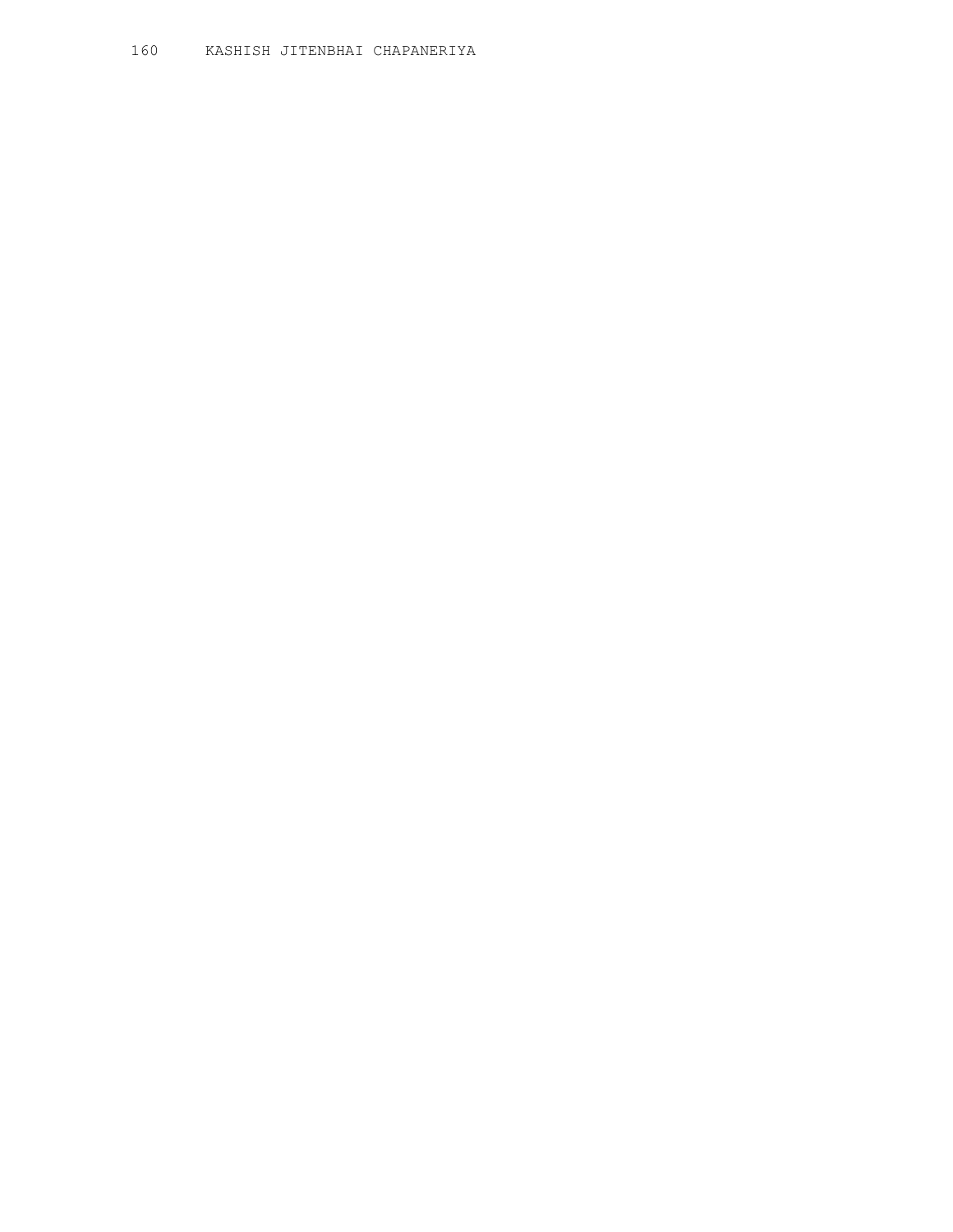V.P. & R.P.T.P. SCIENCE COLLEGE V.V.NAGAR - 388120 (2022-23)

S.Y.B.Sc.

Priority of Students and Merit Base SUBJECT ALLOTMENT Page No. 8

| SEAT NO NAME<br>154 JYOTIBEN KALPESHKUMAR PARMAR<br>152 JAYRAJ HARSHADBHAI BHARVAD<br>112<br>HANI KALPESHKUMAR PATEL<br>SUBJECT : PHYSICS<br>513<br>PREET AJAYKUMAR DALAL<br>502<br>OM CHANDRAKANT VAGHELA<br>391<br>DEVANSH RAKESHBHAI PARIKH<br>465<br>KUNJ SURESHBHAI PRAJAPATI<br>576<br>VINAYAK MANOJKUMAR VADHERA<br>425<br>HIRALBEN DALPATBHAI JOSHI<br>569<br>URVASHI MANOJKUMAR PARMAR<br>495<br>NIDHIBEN RAJNIBHAI PATEL<br>497<br>NIKHIL YOGESHBHAI CHAUDHARI<br>439<br>JAYESHBHAI KANUBHAI MAKWANA<br>503<br>PALAKBEN DASHRATHBHAI RAVAL<br>545<br>SELINA SANJAY PARMAR<br>554<br>SMITKUMAR GUNYABHAI BHIL<br>535<br>RUTVIK VIJAYBHAI MACHHI<br>559<br>SUGNAYKUMAR HARSHADBHAI PATEL<br>578<br>VISHNUKUMAR JASHVANTBHAI DHAMOT<br>409<br>HAMIZKHAN SAMIRKHAN PATHAN<br>489<br>MITESHKUMAR GORDHANBHAI PATEL<br>561<br>TEJAS SOMABHAI PATEL<br>555<br>SNEHKUMAR ARUNBHAI JAVIYA<br>369<br>ANURAG GYANENDRA SHARMA<br>546<br>SEMKUMAR MANUBHAI NAYKA<br>565<br>TIRTH MAHENDRABHAI SUTHAR<br>393<br>DHRUV VIJAYBHAI PATEL<br>512<br>PRANAY VINODBHAI CHOKSI<br>566<br>TIRTH NITESHKUMAR TRIVEDI<br>428<br>ILYASAHEMAD AAIYUBKHAN PATHAN<br>388<br>DEV BHIMAJI SARGARA<br>382<br>CHIRAGBHAI RAJUBHAI BHURIYA<br>431<br>JAINISHKUMAR AMRUTBHAI PATEL<br>427<br>HUSSAIN ASHRAFKHAN YUNUS MOHAMMADKHAN PA<br>472<br>MAHARSHI BIPINBHAI VALAND<br>373<br>ARYAN ANILKUMAR PATEL<br>470<br>MAHAMMADARBAJ ASHIKMAHAM MALEK<br>586<br>YUVRAJ RAGHUBHAI DODIYA<br>423<br>HIMANSHU SHAILESHBHAI RANKJA<br>491<br>NAIMKHAN PRAVINSINH RANA<br>581<br>VIVEKKUMAR ARJUNSINH JARIYA<br>526<br>RAJAT RAJESH VISHWAKARMA<br>587<br>YUVRAJSINH PRAVINSINH DESAI<br>454<br>KARANSINH KALPESHKUMAR PARMAR<br>534<br>RUSHIT HASMUKHBHAI BORAD<br>572<br>VARUNBHAI SHUKALBHAI RATHWA<br>580<br>VIVEK MAHENDRABHAI PARMAR<br>539<br>SAIFIL JAMALBHAI SAVAT<br>411<br>HARDIKKUMAR RAKESHBHAI PRAJAPATI<br>537<br>SAHIL DHARMENDRA THAKUR |     |                          |  |  |
|---------------------------------------------------------------------------------------------------------------------------------------------------------------------------------------------------------------------------------------------------------------------------------------------------------------------------------------------------------------------------------------------------------------------------------------------------------------------------------------------------------------------------------------------------------------------------------------------------------------------------------------------------------------------------------------------------------------------------------------------------------------------------------------------------------------------------------------------------------------------------------------------------------------------------------------------------------------------------------------------------------------------------------------------------------------------------------------------------------------------------------------------------------------------------------------------------------------------------------------------------------------------------------------------------------------------------------------------------------------------------------------------------------------------------------------------------------------------------------------------------------------------------------------------------------------------------------------------------------------------------------------------------------------------------------------------------------------------------------------------------------------------------------------------------------------------------------------------------------------------------------------------------------------------------|-----|--------------------------|--|--|
|                                                                                                                                                                                                                                                                                                                                                                                                                                                                                                                                                                                                                                                                                                                                                                                                                                                                                                                                                                                                                                                                                                                                                                                                                                                                                                                                                                                                                                                                                                                                                                                                                                                                                                                                                                                                                                                                                                                           |     |                          |  |  |
|                                                                                                                                                                                                                                                                                                                                                                                                                                                                                                                                                                                                                                                                                                                                                                                                                                                                                                                                                                                                                                                                                                                                                                                                                                                                                                                                                                                                                                                                                                                                                                                                                                                                                                                                                                                                                                                                                                                           |     |                          |  |  |
|                                                                                                                                                                                                                                                                                                                                                                                                                                                                                                                                                                                                                                                                                                                                                                                                                                                                                                                                                                                                                                                                                                                                                                                                                                                                                                                                                                                                                                                                                                                                                                                                                                                                                                                                                                                                                                                                                                                           |     |                          |  |  |
|                                                                                                                                                                                                                                                                                                                                                                                                                                                                                                                                                                                                                                                                                                                                                                                                                                                                                                                                                                                                                                                                                                                                                                                                                                                                                                                                                                                                                                                                                                                                                                                                                                                                                                                                                                                                                                                                                                                           |     |                          |  |  |
|                                                                                                                                                                                                                                                                                                                                                                                                                                                                                                                                                                                                                                                                                                                                                                                                                                                                                                                                                                                                                                                                                                                                                                                                                                                                                                                                                                                                                                                                                                                                                                                                                                                                                                                                                                                                                                                                                                                           |     |                          |  |  |
|                                                                                                                                                                                                                                                                                                                                                                                                                                                                                                                                                                                                                                                                                                                                                                                                                                                                                                                                                                                                                                                                                                                                                                                                                                                                                                                                                                                                                                                                                                                                                                                                                                                                                                                                                                                                                                                                                                                           |     |                          |  |  |
|                                                                                                                                                                                                                                                                                                                                                                                                                                                                                                                                                                                                                                                                                                                                                                                                                                                                                                                                                                                                                                                                                                                                                                                                                                                                                                                                                                                                                                                                                                                                                                                                                                                                                                                                                                                                                                                                                                                           |     |                          |  |  |
|                                                                                                                                                                                                                                                                                                                                                                                                                                                                                                                                                                                                                                                                                                                                                                                                                                                                                                                                                                                                                                                                                                                                                                                                                                                                                                                                                                                                                                                                                                                                                                                                                                                                                                                                                                                                                                                                                                                           |     |                          |  |  |
|                                                                                                                                                                                                                                                                                                                                                                                                                                                                                                                                                                                                                                                                                                                                                                                                                                                                                                                                                                                                                                                                                                                                                                                                                                                                                                                                                                                                                                                                                                                                                                                                                                                                                                                                                                                                                                                                                                                           |     |                          |  |  |
|                                                                                                                                                                                                                                                                                                                                                                                                                                                                                                                                                                                                                                                                                                                                                                                                                                                                                                                                                                                                                                                                                                                                                                                                                                                                                                                                                                                                                                                                                                                                                                                                                                                                                                                                                                                                                                                                                                                           |     |                          |  |  |
|                                                                                                                                                                                                                                                                                                                                                                                                                                                                                                                                                                                                                                                                                                                                                                                                                                                                                                                                                                                                                                                                                                                                                                                                                                                                                                                                                                                                                                                                                                                                                                                                                                                                                                                                                                                                                                                                                                                           |     |                          |  |  |
|                                                                                                                                                                                                                                                                                                                                                                                                                                                                                                                                                                                                                                                                                                                                                                                                                                                                                                                                                                                                                                                                                                                                                                                                                                                                                                                                                                                                                                                                                                                                                                                                                                                                                                                                                                                                                                                                                                                           |     |                          |  |  |
|                                                                                                                                                                                                                                                                                                                                                                                                                                                                                                                                                                                                                                                                                                                                                                                                                                                                                                                                                                                                                                                                                                                                                                                                                                                                                                                                                                                                                                                                                                                                                                                                                                                                                                                                                                                                                                                                                                                           |     |                          |  |  |
|                                                                                                                                                                                                                                                                                                                                                                                                                                                                                                                                                                                                                                                                                                                                                                                                                                                                                                                                                                                                                                                                                                                                                                                                                                                                                                                                                                                                                                                                                                                                                                                                                                                                                                                                                                                                                                                                                                                           |     |                          |  |  |
|                                                                                                                                                                                                                                                                                                                                                                                                                                                                                                                                                                                                                                                                                                                                                                                                                                                                                                                                                                                                                                                                                                                                                                                                                                                                                                                                                                                                                                                                                                                                                                                                                                                                                                                                                                                                                                                                                                                           |     |                          |  |  |
|                                                                                                                                                                                                                                                                                                                                                                                                                                                                                                                                                                                                                                                                                                                                                                                                                                                                                                                                                                                                                                                                                                                                                                                                                                                                                                                                                                                                                                                                                                                                                                                                                                                                                                                                                                                                                                                                                                                           |     |                          |  |  |
|                                                                                                                                                                                                                                                                                                                                                                                                                                                                                                                                                                                                                                                                                                                                                                                                                                                                                                                                                                                                                                                                                                                                                                                                                                                                                                                                                                                                                                                                                                                                                                                                                                                                                                                                                                                                                                                                                                                           |     |                          |  |  |
|                                                                                                                                                                                                                                                                                                                                                                                                                                                                                                                                                                                                                                                                                                                                                                                                                                                                                                                                                                                                                                                                                                                                                                                                                                                                                                                                                                                                                                                                                                                                                                                                                                                                                                                                                                                                                                                                                                                           |     |                          |  |  |
|                                                                                                                                                                                                                                                                                                                                                                                                                                                                                                                                                                                                                                                                                                                                                                                                                                                                                                                                                                                                                                                                                                                                                                                                                                                                                                                                                                                                                                                                                                                                                                                                                                                                                                                                                                                                                                                                                                                           |     |                          |  |  |
|                                                                                                                                                                                                                                                                                                                                                                                                                                                                                                                                                                                                                                                                                                                                                                                                                                                                                                                                                                                                                                                                                                                                                                                                                                                                                                                                                                                                                                                                                                                                                                                                                                                                                                                                                                                                                                                                                                                           |     |                          |  |  |
|                                                                                                                                                                                                                                                                                                                                                                                                                                                                                                                                                                                                                                                                                                                                                                                                                                                                                                                                                                                                                                                                                                                                                                                                                                                                                                                                                                                                                                                                                                                                                                                                                                                                                                                                                                                                                                                                                                                           |     |                          |  |  |
|                                                                                                                                                                                                                                                                                                                                                                                                                                                                                                                                                                                                                                                                                                                                                                                                                                                                                                                                                                                                                                                                                                                                                                                                                                                                                                                                                                                                                                                                                                                                                                                                                                                                                                                                                                                                                                                                                                                           |     |                          |  |  |
|                                                                                                                                                                                                                                                                                                                                                                                                                                                                                                                                                                                                                                                                                                                                                                                                                                                                                                                                                                                                                                                                                                                                                                                                                                                                                                                                                                                                                                                                                                                                                                                                                                                                                                                                                                                                                                                                                                                           |     |                          |  |  |
|                                                                                                                                                                                                                                                                                                                                                                                                                                                                                                                                                                                                                                                                                                                                                                                                                                                                                                                                                                                                                                                                                                                                                                                                                                                                                                                                                                                                                                                                                                                                                                                                                                                                                                                                                                                                                                                                                                                           |     |                          |  |  |
|                                                                                                                                                                                                                                                                                                                                                                                                                                                                                                                                                                                                                                                                                                                                                                                                                                                                                                                                                                                                                                                                                                                                                                                                                                                                                                                                                                                                                                                                                                                                                                                                                                                                                                                                                                                                                                                                                                                           |     |                          |  |  |
|                                                                                                                                                                                                                                                                                                                                                                                                                                                                                                                                                                                                                                                                                                                                                                                                                                                                                                                                                                                                                                                                                                                                                                                                                                                                                                                                                                                                                                                                                                                                                                                                                                                                                                                                                                                                                                                                                                                           |     |                          |  |  |
|                                                                                                                                                                                                                                                                                                                                                                                                                                                                                                                                                                                                                                                                                                                                                                                                                                                                                                                                                                                                                                                                                                                                                                                                                                                                                                                                                                                                                                                                                                                                                                                                                                                                                                                                                                                                                                                                                                                           |     |                          |  |  |
|                                                                                                                                                                                                                                                                                                                                                                                                                                                                                                                                                                                                                                                                                                                                                                                                                                                                                                                                                                                                                                                                                                                                                                                                                                                                                                                                                                                                                                                                                                                                                                                                                                                                                                                                                                                                                                                                                                                           |     |                          |  |  |
|                                                                                                                                                                                                                                                                                                                                                                                                                                                                                                                                                                                                                                                                                                                                                                                                                                                                                                                                                                                                                                                                                                                                                                                                                                                                                                                                                                                                                                                                                                                                                                                                                                                                                                                                                                                                                                                                                                                           |     |                          |  |  |
|                                                                                                                                                                                                                                                                                                                                                                                                                                                                                                                                                                                                                                                                                                                                                                                                                                                                                                                                                                                                                                                                                                                                                                                                                                                                                                                                                                                                                                                                                                                                                                                                                                                                                                                                                                                                                                                                                                                           |     |                          |  |  |
|                                                                                                                                                                                                                                                                                                                                                                                                                                                                                                                                                                                                                                                                                                                                                                                                                                                                                                                                                                                                                                                                                                                                                                                                                                                                                                                                                                                                                                                                                                                                                                                                                                                                                                                                                                                                                                                                                                                           |     |                          |  |  |
|                                                                                                                                                                                                                                                                                                                                                                                                                                                                                                                                                                                                                                                                                                                                                                                                                                                                                                                                                                                                                                                                                                                                                                                                                                                                                                                                                                                                                                                                                                                                                                                                                                                                                                                                                                                                                                                                                                                           |     |                          |  |  |
|                                                                                                                                                                                                                                                                                                                                                                                                                                                                                                                                                                                                                                                                                                                                                                                                                                                                                                                                                                                                                                                                                                                                                                                                                                                                                                                                                                                                                                                                                                                                                                                                                                                                                                                                                                                                                                                                                                                           |     |                          |  |  |
|                                                                                                                                                                                                                                                                                                                                                                                                                                                                                                                                                                                                                                                                                                                                                                                                                                                                                                                                                                                                                                                                                                                                                                                                                                                                                                                                                                                                                                                                                                                                                                                                                                                                                                                                                                                                                                                                                                                           |     |                          |  |  |
|                                                                                                                                                                                                                                                                                                                                                                                                                                                                                                                                                                                                                                                                                                                                                                                                                                                                                                                                                                                                                                                                                                                                                                                                                                                                                                                                                                                                                                                                                                                                                                                                                                                                                                                                                                                                                                                                                                                           |     |                          |  |  |
|                                                                                                                                                                                                                                                                                                                                                                                                                                                                                                                                                                                                                                                                                                                                                                                                                                                                                                                                                                                                                                                                                                                                                                                                                                                                                                                                                                                                                                                                                                                                                                                                                                                                                                                                                                                                                                                                                                                           |     |                          |  |  |
|                                                                                                                                                                                                                                                                                                                                                                                                                                                                                                                                                                                                                                                                                                                                                                                                                                                                                                                                                                                                                                                                                                                                                                                                                                                                                                                                                                                                                                                                                                                                                                                                                                                                                                                                                                                                                                                                                                                           |     |                          |  |  |
|                                                                                                                                                                                                                                                                                                                                                                                                                                                                                                                                                                                                                                                                                                                                                                                                                                                                                                                                                                                                                                                                                                                                                                                                                                                                                                                                                                                                                                                                                                                                                                                                                                                                                                                                                                                                                                                                                                                           |     |                          |  |  |
|                                                                                                                                                                                                                                                                                                                                                                                                                                                                                                                                                                                                                                                                                                                                                                                                                                                                                                                                                                                                                                                                                                                                                                                                                                                                                                                                                                                                                                                                                                                                                                                                                                                                                                                                                                                                                                                                                                                           |     |                          |  |  |
|                                                                                                                                                                                                                                                                                                                                                                                                                                                                                                                                                                                                                                                                                                                                                                                                                                                                                                                                                                                                                                                                                                                                                                                                                                                                                                                                                                                                                                                                                                                                                                                                                                                                                                                                                                                                                                                                                                                           |     |                          |  |  |
|                                                                                                                                                                                                                                                                                                                                                                                                                                                                                                                                                                                                                                                                                                                                                                                                                                                                                                                                                                                                                                                                                                                                                                                                                                                                                                                                                                                                                                                                                                                                                                                                                                                                                                                                                                                                                                                                                                                           |     |                          |  |  |
|                                                                                                                                                                                                                                                                                                                                                                                                                                                                                                                                                                                                                                                                                                                                                                                                                                                                                                                                                                                                                                                                                                                                                                                                                                                                                                                                                                                                                                                                                                                                                                                                                                                                                                                                                                                                                                                                                                                           |     |                          |  |  |
|                                                                                                                                                                                                                                                                                                                                                                                                                                                                                                                                                                                                                                                                                                                                                                                                                                                                                                                                                                                                                                                                                                                                                                                                                                                                                                                                                                                                                                                                                                                                                                                                                                                                                                                                                                                                                                                                                                                           |     |                          |  |  |
|                                                                                                                                                                                                                                                                                                                                                                                                                                                                                                                                                                                                                                                                                                                                                                                                                                                                                                                                                                                                                                                                                                                                                                                                                                                                                                                                                                                                                                                                                                                                                                                                                                                                                                                                                                                                                                                                                                                           |     |                          |  |  |
|                                                                                                                                                                                                                                                                                                                                                                                                                                                                                                                                                                                                                                                                                                                                                                                                                                                                                                                                                                                                                                                                                                                                                                                                                                                                                                                                                                                                                                                                                                                                                                                                                                                                                                                                                                                                                                                                                                                           |     |                          |  |  |
|                                                                                                                                                                                                                                                                                                                                                                                                                                                                                                                                                                                                                                                                                                                                                                                                                                                                                                                                                                                                                                                                                                                                                                                                                                                                                                                                                                                                                                                                                                                                                                                                                                                                                                                                                                                                                                                                                                                           |     |                          |  |  |
|                                                                                                                                                                                                                                                                                                                                                                                                                                                                                                                                                                                                                                                                                                                                                                                                                                                                                                                                                                                                                                                                                                                                                                                                                                                                                                                                                                                                                                                                                                                                                                                                                                                                                                                                                                                                                                                                                                                           |     |                          |  |  |
|                                                                                                                                                                                                                                                                                                                                                                                                                                                                                                                                                                                                                                                                                                                                                                                                                                                                                                                                                                                                                                                                                                                                                                                                                                                                                                                                                                                                                                                                                                                                                                                                                                                                                                                                                                                                                                                                                                                           |     |                          |  |  |
|                                                                                                                                                                                                                                                                                                                                                                                                                                                                                                                                                                                                                                                                                                                                                                                                                                                                                                                                                                                                                                                                                                                                                                                                                                                                                                                                                                                                                                                                                                                                                                                                                                                                                                                                                                                                                                                                                                                           |     |                          |  |  |
|                                                                                                                                                                                                                                                                                                                                                                                                                                                                                                                                                                                                                                                                                                                                                                                                                                                                                                                                                                                                                                                                                                                                                                                                                                                                                                                                                                                                                                                                                                                                                                                                                                                                                                                                                                                                                                                                                                                           |     |                          |  |  |
|                                                                                                                                                                                                                                                                                                                                                                                                                                                                                                                                                                                                                                                                                                                                                                                                                                                                                                                                                                                                                                                                                                                                                                                                                                                                                                                                                                                                                                                                                                                                                                                                                                                                                                                                                                                                                                                                                                                           |     |                          |  |  |
|                                                                                                                                                                                                                                                                                                                                                                                                                                                                                                                                                                                                                                                                                                                                                                                                                                                                                                                                                                                                                                                                                                                                                                                                                                                                                                                                                                                                                                                                                                                                                                                                                                                                                                                                                                                                                                                                                                                           | 434 | JANVI ASHOKBHAI AMBALIYA |  |  |
| 570<br>VANDANABEN UDESINH PARMAR                                                                                                                                                                                                                                                                                                                                                                                                                                                                                                                                                                                                                                                                                                                                                                                                                                                                                                                                                                                                                                                                                                                                                                                                                                                                                                                                                                                                                                                                                                                                                                                                                                                                                                                                                                                                                                                                                          |     |                          |  |  |